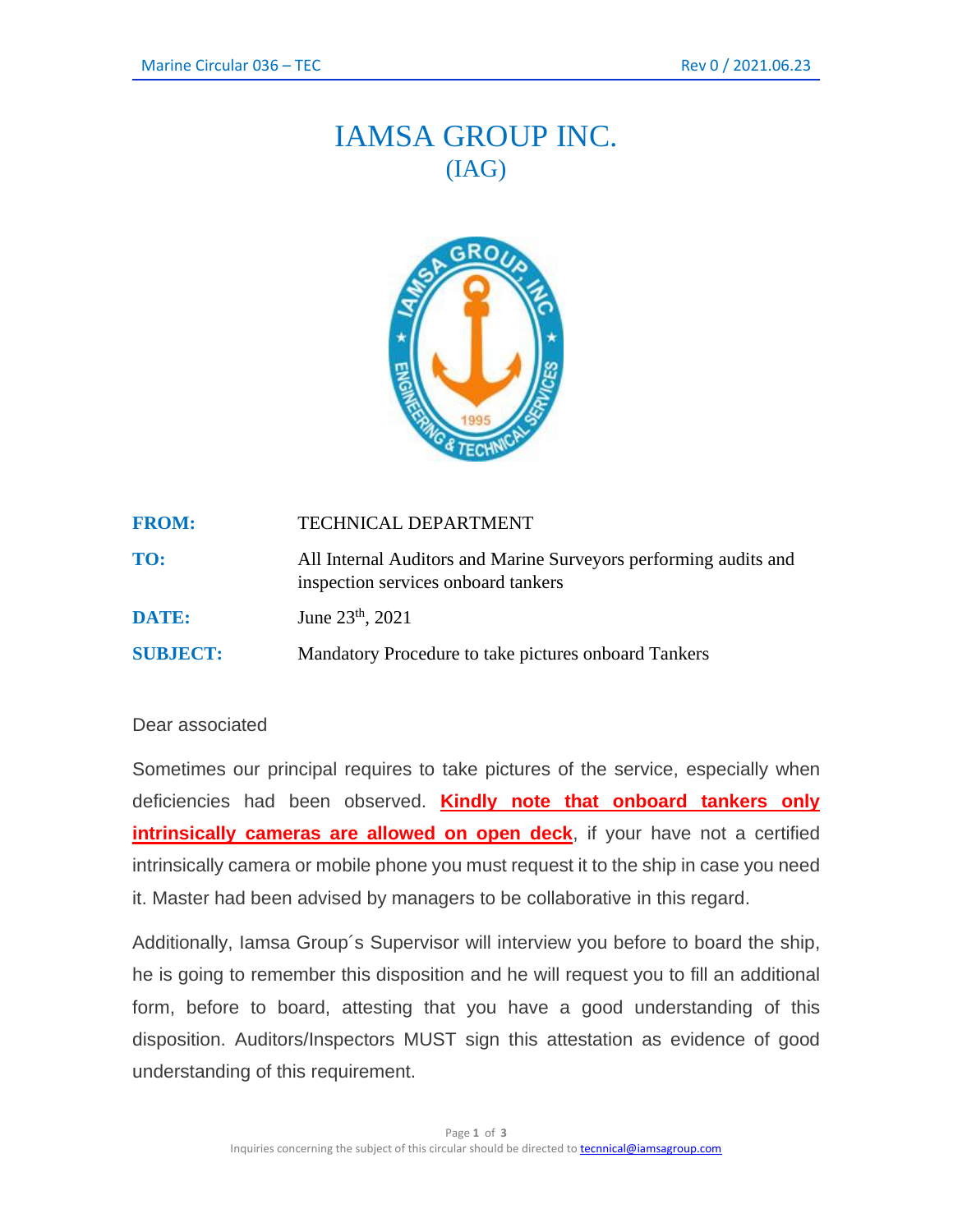Auditors/Inspectors/Visitors are not allowing to use their mobile phones or cameras of these are not intrinsically safe. If Auditor/Inspector is planning to take pictures with their own intrinsically safe mobile phone or camera, he must send us a pdf copy of the intrinsically safe mobile phone or camera certificate.

Failure of this requirement will be considered as a felony according to International Maritime Regulations.

Technical Department